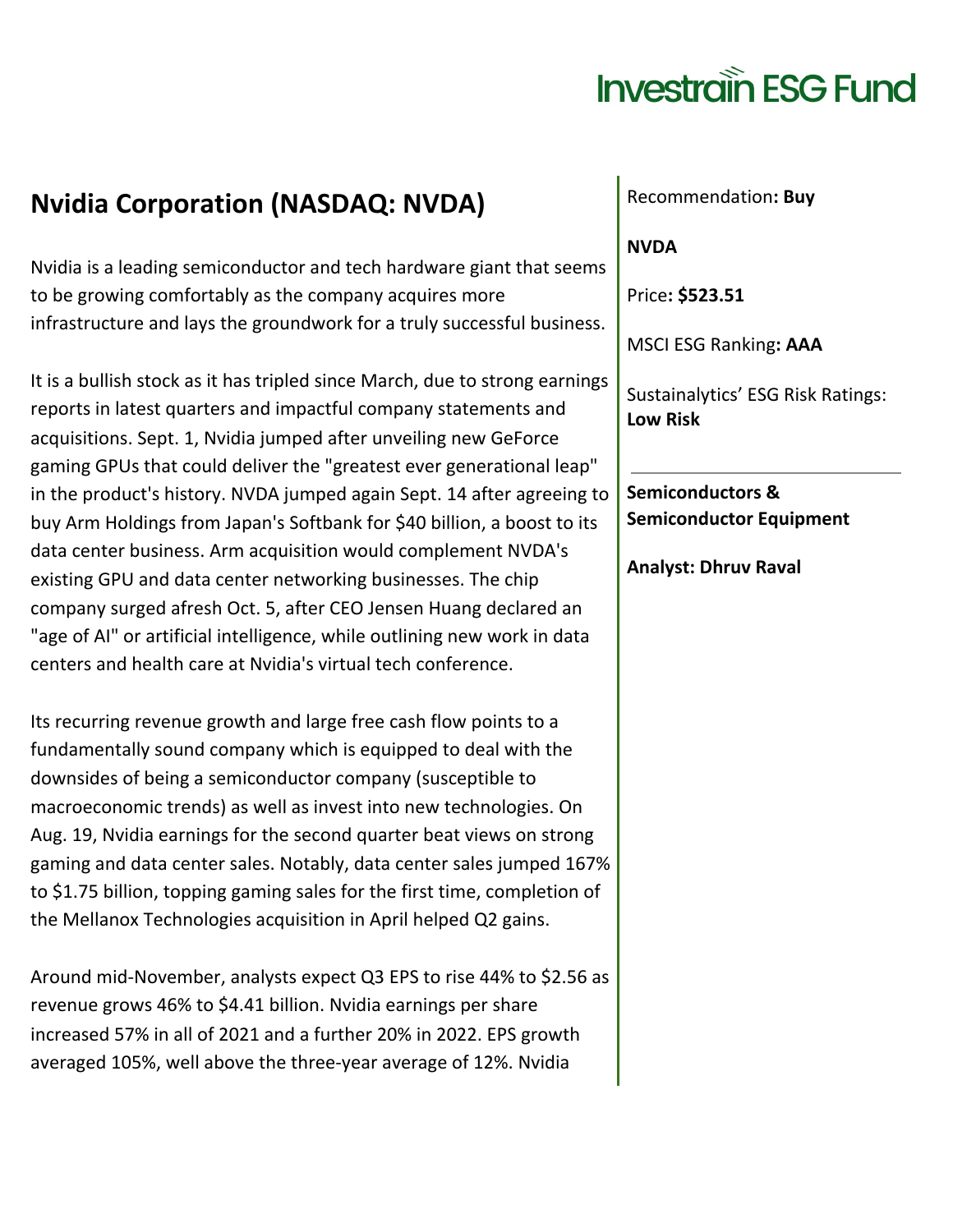## **Investrain ESG Fund**

grew sales by 45% over the past three quarters. Nvidia has a Dec-21 price target to \$605, and it is currently sitting at \$525.

Nvidia's shifting to artificial intelligence chips, which have new and expanding uses in supercomputers, data centers and driverless cars, this results in them expanding their market and becoming less dependent on certain industries like the semiconductor industry which relies a lot of trade from China and is known to be highly volatile. The company's partnerships span across cloud (Microsoft and Tencent),enterprise (Cloudera/VMWare), and edge AI (KION group) demonstrating NVIDIA's vast network. Offsetting coronavirus impact, the growth of 5G wireless networks has stimulated demand for semiconductor products.

Nvidia is significantly better than its competitors as well. Nvidia has much higher margins than AMD, resulting in more Free Cash Flow for the company, meaning that they can make a lot more investments and take risks that AMD cannot. Nvidia's FCF is 6 times AMD's FCF and a lower P/E Ratio than AMD. Intel just took a large hit due to disappointing last quarter earrings, resulting in it losing even more market share to Nvidia and AMD.

Some risks that involve Nvidia include the dependency on the PC gaming sector as it still has about 50% of its revenue from the pc gaming sector. Also. Nvidia's GPUs can underperform based on consumer behaviour if the marketplace adopts deep learning as a new and effective way of processing large unstructured data sets.

Read More:

<https://www.investors.com/research/nvidia-stock-buy-now/>

[https://seekingalpha.com/article/4379801-amd-vs-nvidia-winner-and](https://seekingalpha.com/article/4379801-amd-vs-nvidia-winner-and-still-champion-is-nvidia)[still-champion-is-nvidia](https://seekingalpha.com/article/4379801-amd-vs-nvidia-winner-and-still-champion-is-nvidia)